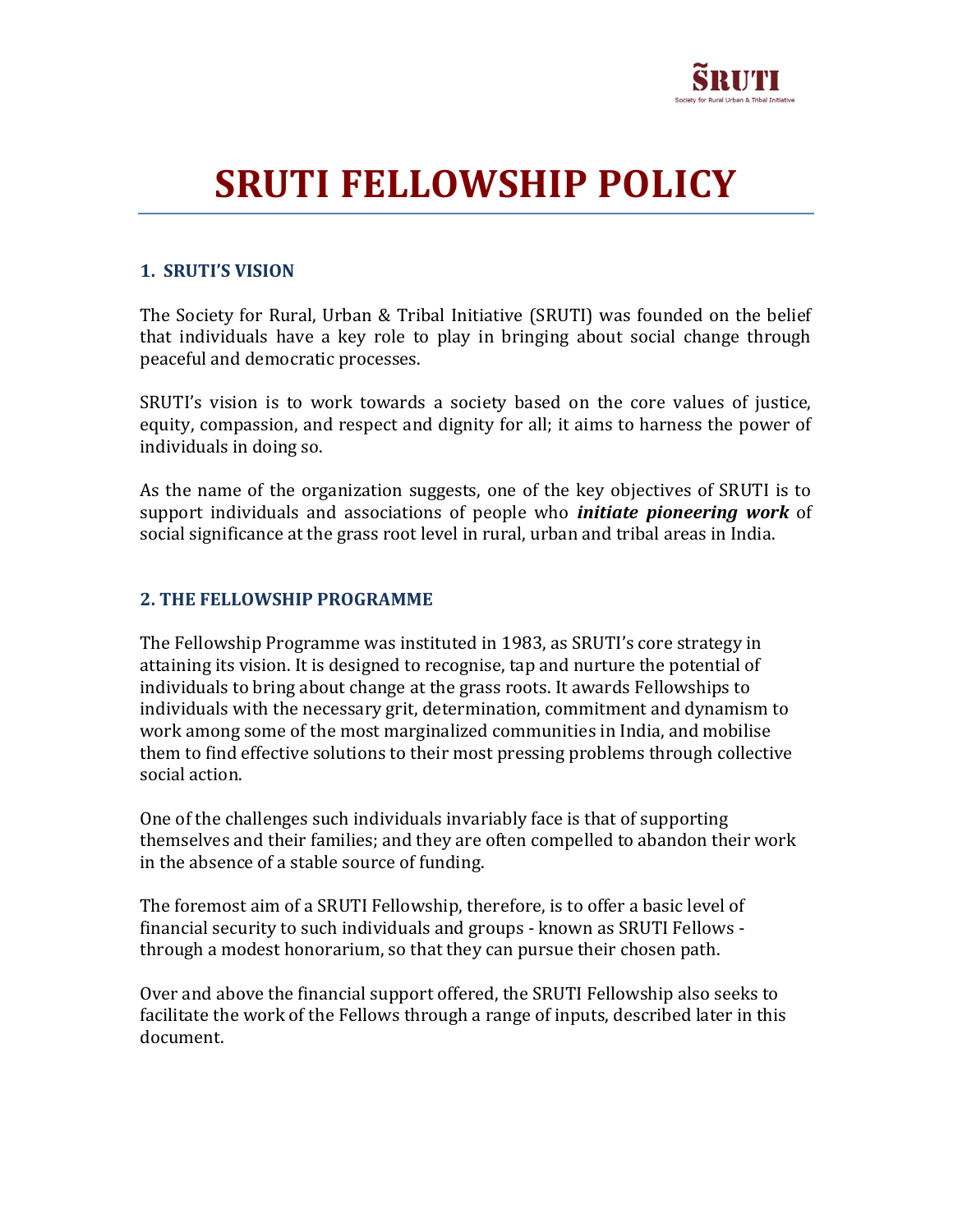

The financial and other support provided by SRUTI under the Fellowship Programme is time-bound. However, our association with - and respect for the Fellows - is not limited by tenures: Once a Fellow, always a Fellow.

## 3. WHO WE SUPPORT

## 3a) Eligibility criteria

- i. SRUTI supports committed individuals / groups, working full-time with communities at the grass roots in rural, urban and tribal areas to build local level people's organisations. This is an area of activity that is by and large not supported by conventional funding sources.
- ii. SRUTI supports people with the vision of building a society that is rooted in the idea of dignity, opportunity and the benefit of marginalized and vulnerable communities through democratic means and within the constitutional framework.
- iii. Since the idea is to support social change initiators the preferred entry age group for the SRUTI Fellowship is 25-35.

#### 3b) SRUTI does NOT support:

- i. Individuals or groups with any religious, communal or caste-based ideology and practice.
- ii. Individuals or groups with any background, ideology or practice of violence.
- iii. An office bearer of a political party; anyone holding an elected office in parliament, state legislature or panchayati raj institution.
- iv. Groups that are already receiving grants from elsewhere or whose organisations are registered under FCRA.

#### 4. WHAT THE FELLOWSHIP OFFERS

The SRUTI Fellowship offers both financial and non-financial support to Fellows (saathis) their team members (karyakartas), and their organisations (sangathans)

#### 4a) Financial support

Three kinds of financial support are available under the SRUTI Fellowship Programme: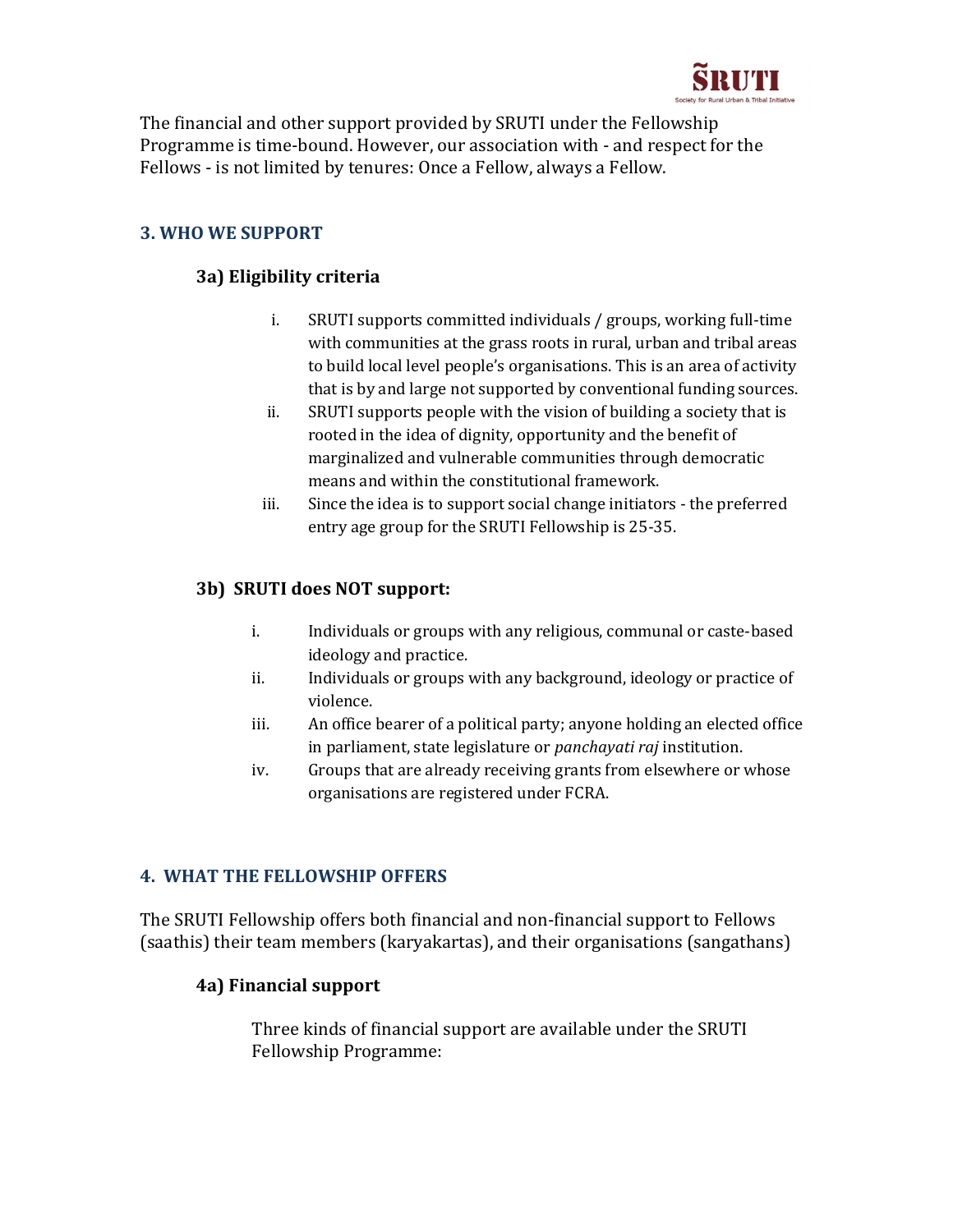

- i) Honorarium: This is modest personal support to the Fellows and their team members.
- ii) Organizational Assistance: Limited financial support to meet recurring needs of the organization on local travel, stationery and communication, support for local programs and events.
- iii) Emergency, Relief & Welfare support is available under the SRUTI Welfare and Solidarity Fund (SWSF). Under this revolving fund, financial support is provided for education of children, medical emergencies, other personal crises and disaster relief. (See SWSF Regulations for details)

#### 4b) Non–financial Support for Training & Facilitation

In addition to the financial support outlined above, SRUTI facilitates the work of the Fellows and their organisations through capacity building processes, including training programs, workshops, exposure visits and information dissemination. These processes also help build capacities and leadership within local communities. In addition, SRUTI assists Fellows in mobilising support for their issues and campaigns at local, state and national level. This entails advocating their causes to parliamentarians, policy makers and the media. SRUTI also links Fellows with relevant groups, networks and alliances and provides them a platform for meetings, consultations and workshops on issues of regional and national importance.

#### 5) TENURE OF THE SRUTI FELLOWSHIPS

The minimum period for which a SRUTI Fellowship is awarded is 2 years, and the maximum, 9 years.

- i) Extensions of the Fellowship within this 2-9 year period are based on reviews and evaluations. Extensions are therefore neither automatic, nor to be taken for granted.
- ii) The process for phasing out of Fellowship and grounds for terminations are outlined separately in Point 10 of this document.

#### 6) HOW TO APPLY

- 1. Applications are accepted via letters and emails in Hindi or English.
- 2. Applications may be sent to SRUTI throughout the year.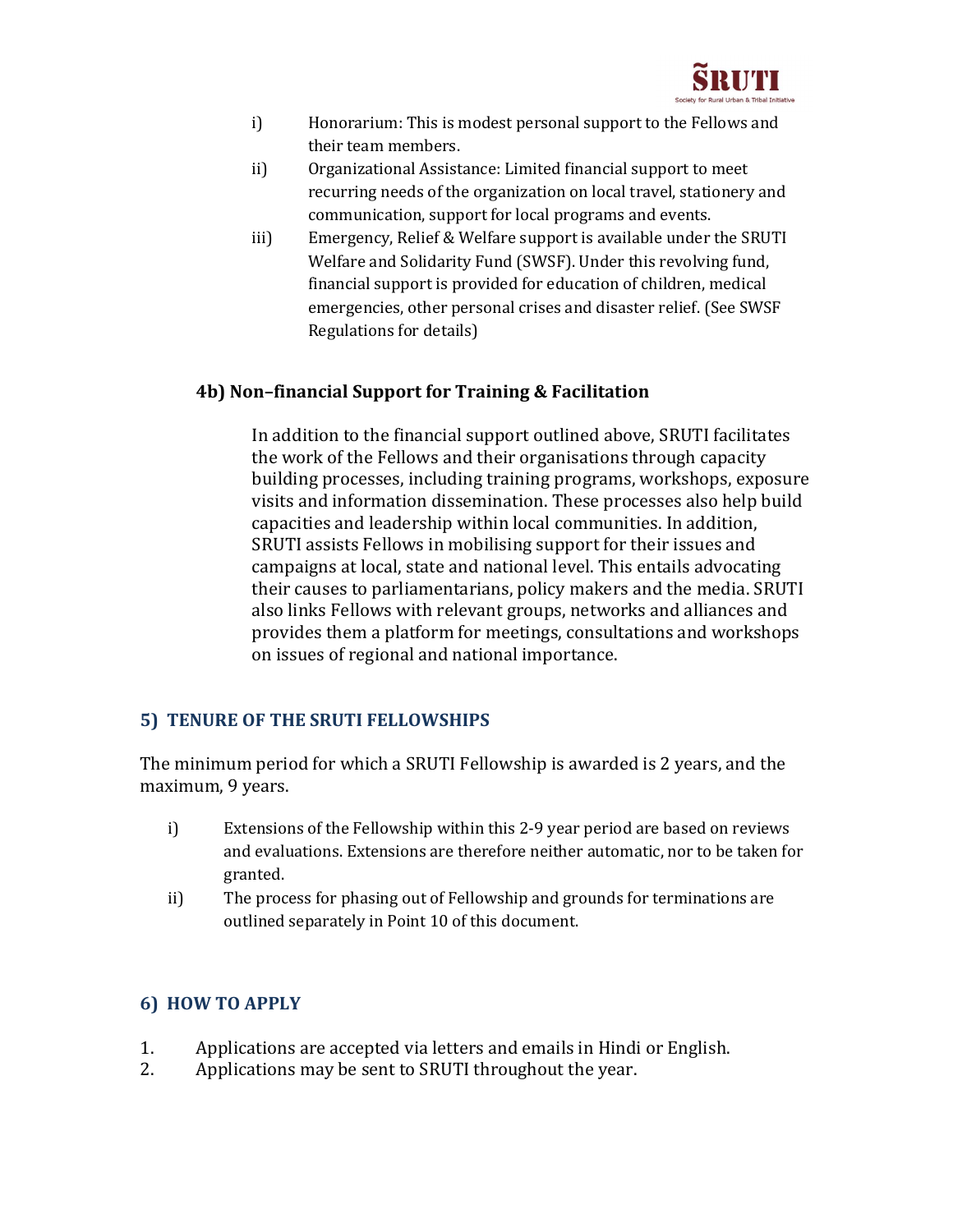

3. There is no formal format for applications; however, they must include the following information

- i. Basic personal details of the applicant
- ii. A brief background of his/her work and approach
- iii. An outline of the key issues and challenges in the geo-political context of the work area
- iv. Details of work outreach, including communities engaged with and number of villages covered
- v. A brief outline of the applicant's work history and where applicable, organizational structure
- vi. A vision for the future
- vii. If possible, 2 references from respected individuals and /or groups at the local / state or national level.

## 7) SELECTION CRITERIA & PROCESS

All applications are processed on a strictly first-come-first-served basis. SRUTI's effort is to process applications as swiftly as possible. However, there may be a lag between the time that an application is received and the selection process is initiated.

The selection process, outlined below, is generally completed within 5-6 months.

- i) All applications that satisfy basic eligibility criteria are shortlisted
- ii) These are then assessed and reviewed and further shortlisted
- iii) Applicants in this shortlist are contacted and wherever needed, additional details are sought
- iv) Simultaneously, if possible, feedback about candidates is sought from SRUTI's network
- v) This is followed by field visits by the SRUTI Programme team to the applicant's area
- vi) A detailed assessment based on the field visit is prepared and discussed by the team, and a list of proposed Fellows drawn up
- vii) Details of the proposed Fellows are shared with the SRUTI Board prior to finalization of the above list
- viii) Fellows are intimated about their selection and a Fellowship agreement letter is issued.

## 8) REPORTING, PARTICIPATION REQUIREMENTS & MONITORING

SRUTI expects and encourages a regular and transparent flow of communication and information regarding the work, achievement and challenges faced in the Fellows' areas.